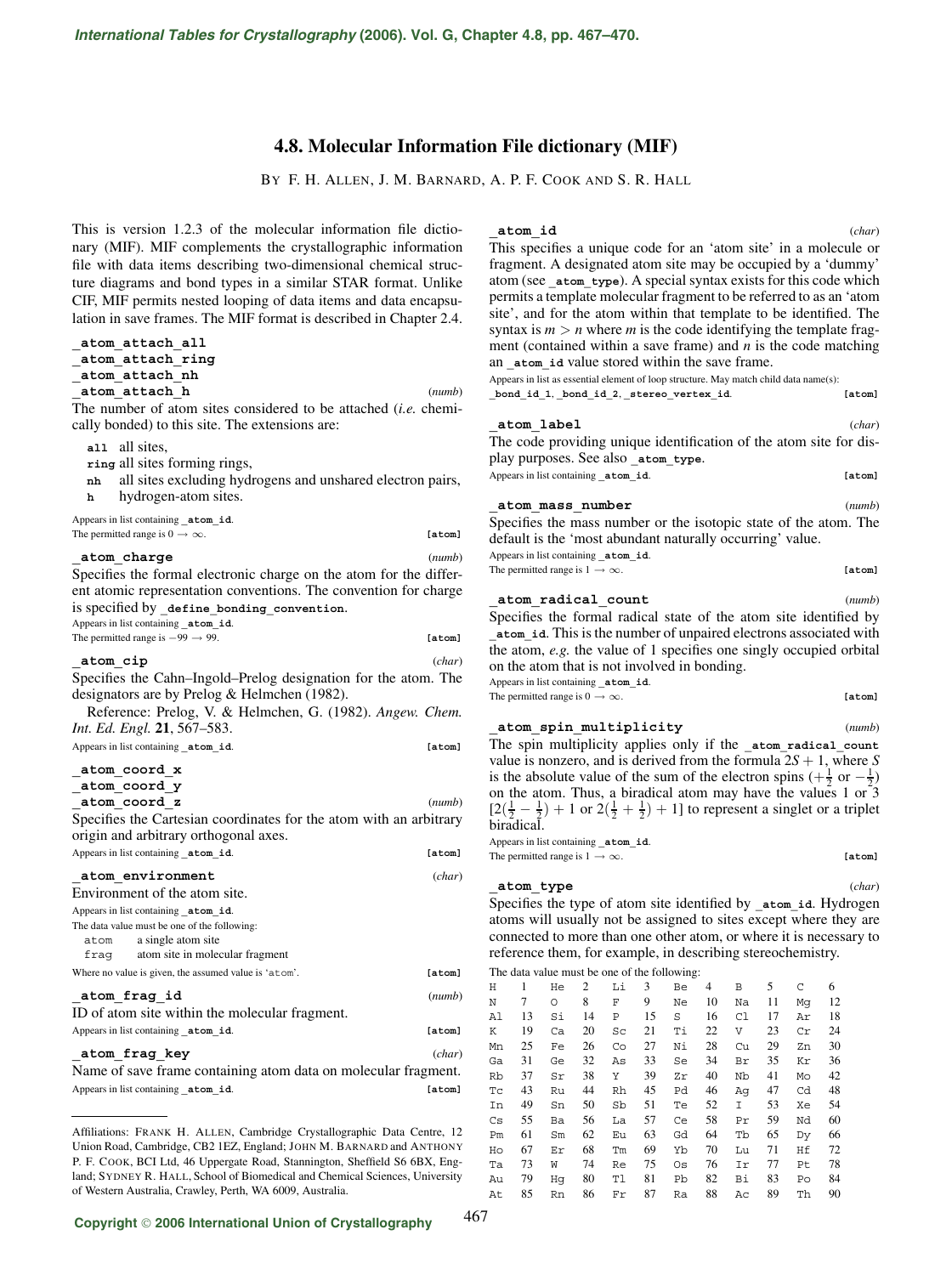| ATOM | <b>4. DATA DICTIONARIES</b> | mif_core.dic |  |
|------|-----------------------------|--------------|--|
|      |                             |              |  |

| Pa |          | 91 U 92 Np 93 Pu 94                              |  |  |                 | Am                                            | 95  | $\rm cm$ | 96       |                                                                     |
|----|----------|--------------------------------------------------|--|--|-----------------|-----------------------------------------------|-----|----------|----------|---------------------------------------------------------------------|
| Bk |          | 97 Cf                                            |  |  | 98 Es 99 Fm 100 | Md                                            | 101 |          | $No$ 102 |                                                                     |
| Lr | 103      |                                                  |  |  |                 | usp 'unshared electron pair' dum 'dummy atom' |     |          |          |                                                                     |
|    |          | Appears in list containing _atom_id.             |  |  |                 |                                               |     |          |          | [atom]                                                              |
|    |          | atom valency                                     |  |  |                 |                                               |     |          |          | (numb)                                                              |
|    |          |                                                  |  |  |                 |                                               |     |          |          | Specifies the valency state of the atom site identified by atom id. |
|    |          | Appears in list containing atom id.              |  |  |                 |                                               |     |          |          |                                                                     |
|    |          | The permitted range is $-99 \rightarrow 99$ .    |  |  |                 |                                               |     |          |          | [atom]                                                              |
|    |          |                                                  |  |  |                 |                                               |     |          |          |                                                                     |
|    | bond cip |                                                  |  |  |                 |                                               |     |          |          | (char)                                                              |
|    |          |                                                  |  |  |                 |                                               |     |          |          | Specifies the Cahn–Ingold–Prelog designation for the bond. The      |
|    |          | designators are by Prelog & Helmchen (1982).     |  |  |                 |                                               |     |          |          |                                                                     |
|    |          |                                                  |  |  |                 |                                               |     |          |          |                                                                     |
|    |          |                                                  |  |  |                 |                                               |     |          |          | Reference: Prelog, V. & Helmchen, G. (1982). Angew. Chem.           |
|    |          | <i>Int. Ed. Engl.</i> 21, 567–583.               |  |  |                 |                                               |     |          |          |                                                                     |
|    |          | Appears in list containing bond id 1, bond id 2. |  |  |                 |                                               |     |          |          | [bond]                                                              |
|    |          |                                                  |  |  |                 |                                               |     |          |          |                                                                     |
|    |          |                                                  |  |  |                 |                                               |     |          |          |                                                                     |

## **\_bond\_environment** (*char*)

Specifies the connection environment of the bond.

Appears in list containing **\_bond\_id\_1**, **\_bond\_id\_2**.

The data value must be one of the following: ring in a ring chain in a chain

**[bond]**

## **\_bond\_id\_1**

**\_bond\_id\_2** (*char*)

Specify the atom-site codes of 'chemically connected' sites. The atom ID codes may appear in either order except for asymmetric bonds. Each 'bond' pair may be represented only once. The special syntax for representing atom sites within molecular templates is described in the **\_atom\_id** definition.

Appears in list as essential element of loop structure. **Must** match parent data name **\_atom\_id**. **[bond]**

#### **\_bond\_type\_casreg3** (*char*)

Code indicating the nature of the bond according to the *Chemical Abstracts* Service Registry III bonding convention. The convention is specified with **\_define\_bonding\_convention**.

Reference: Mockus, J. & Stobaugh, R. E. (1980). *J. Chem. Inf. Comput. Sci.* **20**, 18–22.

Appears in list containing **\_bond\_id\_1**, **\_bond\_id\_2**.

Related items:

**\_bond\_type\_mif** (convention),

**\_bond\_type\_ccdc** (convention).

The data value must be one of the following:

- S single exact bond
- D double exact bond
- T triple exact bond
- A ring alternating normalized bond
- U tautomer normalized bond

**[bond]**

#### **\_bond\_type\_ccdc** (*char*)

Code indicating the nature of the bond according to the Cambridge Crystallographic Data Centre (CCDC) bonding convention. The convention is specified with **\_define\_bonding\_convention**.

Reference: Allen, F. H., Davies, J. E., Galloy, J. J., Johnson, O., Kennard, O., Macrae, C. F., Mitchell, E. M., Mitchell, G. F., Smith, J. M. & Watson, D. G. (1991). *J. Chem. Inf. Comput. Sci.* **31**, 187–204.

Appears in list containing **\_bond\_id\_1**, **\_bond\_id\_2**. Related items:

**\_bond\_type\_casreg3** (convention),

**\_bond\_type\_mif** (convention).

The data value must be one of the following:

- S single (two-electron) bond or  $\sigma$  bond to metal
- D double (four-electron) bond
- T triple (six-electron) bond
- Q quadruple (eight-electron, metal–metal) bond
- A alternating normalized ring bond (aromatic)
- C catena-forming bond in crystal structure

E equivalent (delocalized double) bond

P  $\pi$  bond (metal–ligand  $\pi$  interaction)

**[bond]**

#### **\_bond\_type\_mif** (*char*)

Code indicating the nature of the bond according to the MIF bonding convention. Aromatic and normalized tautomeric bonds cannot be shown. The convention is specified with define bonding **convention**.

Appears in list containing **\_bond\_id\_1**, **\_bond\_id\_2**.

Related items:

**\_bond\_type\_casreg3** (convention),

bond type ccdc (convention).

- The data value must be one of the following:
- S single (two-electron) bond D double (four-electron) bond
- T triple (six-electron) bond
- O other (*e.g.* coordination) bond

**[bond]**

|      | define bonding convention                           | (char) |
|------|-----------------------------------------------------|--------|
|      | Specifies the convention used for the values of the |        |
|      | items atom charge, _atom_radical_count, _atom_spin_ |        |
|      | multiplicity and atom valency.                      |        |
|      | The data value must be one of the following:        |        |
|      | casreg3 Chemical Abstracts Service Registry III     |        |
| ccdc | Cambridge Crystallographic Data Centre              |        |
| mif  | basic MIF                                           |        |
|      |                                                     |        |

Where no value is given, the assumed value is 'mif'. **[define]** 

### **\_define\_stereo\_relationship** (*char*)

Defines the enantiomorphic relationship of the stereo geometry in the data cell (data block or save frame). The descriptions of independently defined stereo regions, whose centres all have the same inter-centre relationship, may be grouped together. For each such group, the inter-centre relationship is specified by **\_define\_stereo\_relationship**. Where there is only one such group, all the relevant data may be included in the data block or save frame for the molecule as a whole. Where there are several different such groups, each should be shown in a separate save frame and **\_reference\_stereo\_group** should be used to reference the different save frames. For each stereo group, a two-level loop structure will be used to define the stereocentres it contains. Each stereogenic atom site is defined by **\_stereo\_atom\_id** and **\_stereo\_geometry** at the first loop level, and by stereo vertex id at the second. Each stereogenic bond is defined by **\_stereo\_bond\_id\_1**, **\_stereo\_bond\_id\_2** and **\_stereo\_geometry** at the first level, and by **\_stereo\_vertex\_id** at the second level.

The data value must be one of the following:

| absolute        | configuration is as shown               |  |
|-----------------|-----------------------------------------|--|
| relative        | configuration is relative.              |  |
| unknown         | configuration is unknown                |  |
| racemic         | two stereoisomers: equal mix of D and L |  |
| absolute_excess | two stereoisomers; excess as shown      |  |
| relative excess | two stereoisomers; excess unknown       |  |
|                 |                                         |  |

Where no value is given, the assumed value is 'unknown'. **[define]** 

#### **\_display\_colour** (*char*)

The colour code specifying the colour of the object identified by **\_display\_symbol**. The permitted colour codes are stored with the RGB ratios as a separate validation file 'mif core colours.val'.

| The data value must be one of the following: |
|----------------------------------------------|
|----------------------------------------------|

| black          | 000:000:000 RGB | white       | 255:255:255 RGB |
|----------------|-----------------|-------------|-----------------|
| white_snow     | 255:250:250_RGB | white_smoke | 245:245:245_RGB |
| white ivory    | 255:255:240 RGB | white azure | 240:255:255_RGB |
| white lavender | 230:230:250 RGB | white rose  | 255:228:225_RGB |
| grey           | 192:192:192 RGB | grey light  | 211:211:211 RGB |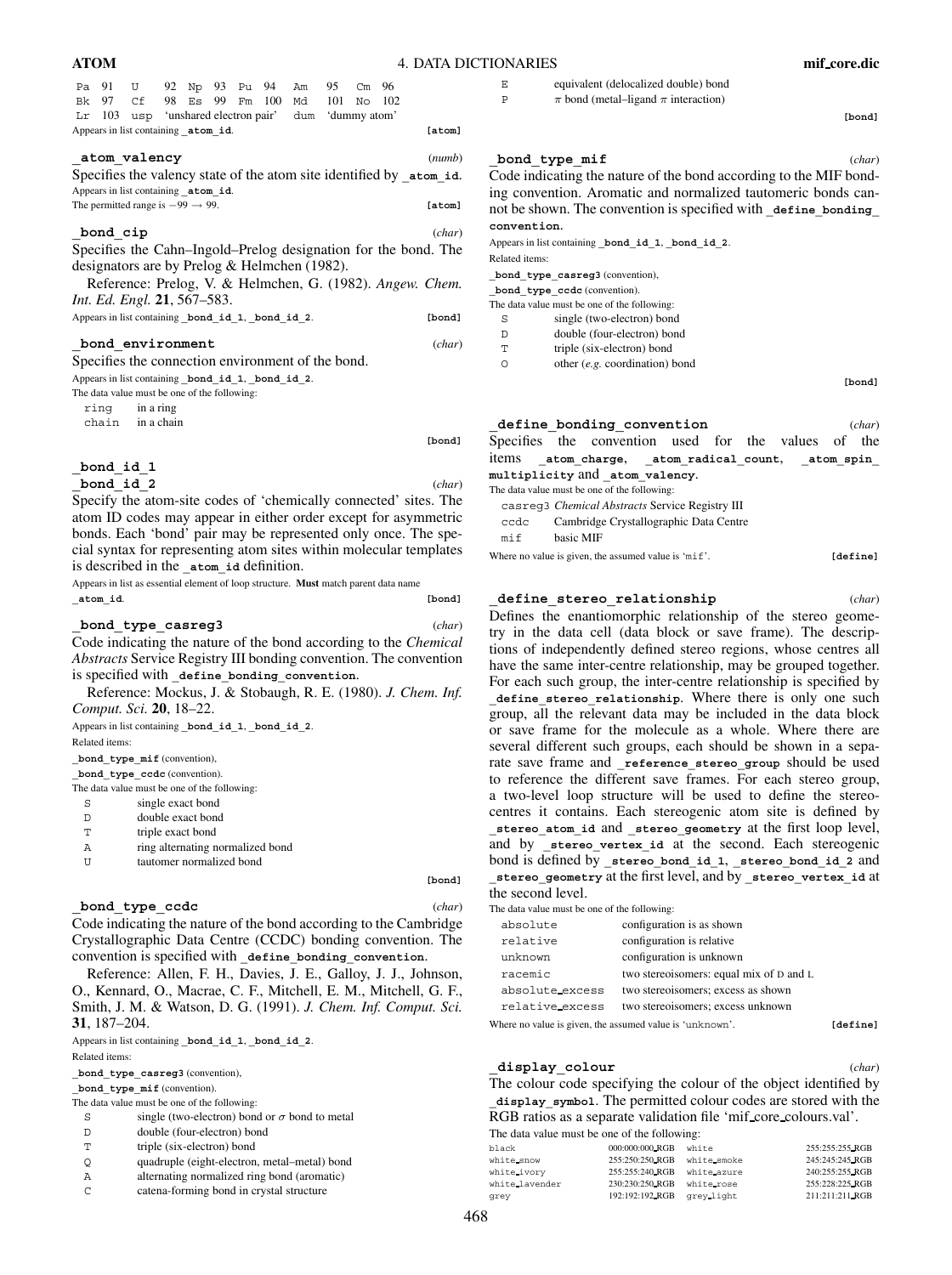#### **mif core.dic** 4.8. MOLECULAR INFORMATION FILE DICTIONARY (MIF) **DISPLAY DEFINE**

| grey_slate                 | 112:128:144 RGB | grey_slate_dark                                           | 047:079:079 RGB |
|----------------------------|-----------------|-----------------------------------------------------------|-----------------|
| grey_slate_light           | 119:136:153 RGB | blue                                                      | 000:000:255_RGB |
| blue light                 | 176:224:230_RGB | blue medium                                               | 000:000:205_RGB |
| blue dark                  | 025:025:112 RGB | blue navy                                                 | 000:000:128 RGB |
| blue slate dark            | 072:061:139 RGB | blue slate                                                | 106:090:205 RGB |
| blue royal                 | 065:105:225 RGB | blue sky                                                  | 135:206:235 RGB |
| blue_sky_deep              | 000:191:255 RGB | blue sky light                                            | 135:206:250 RGB |
| blue_steel                 | 070:130:180 RGB | turquoise                                                 | 064:224:208_RGB |
| turquoise light            | 175:238:238 RGB | turquoise dark                                            | 000:206:209_RGB |
| turquoise medium           | 072:209:204 RGB | cyan                                                      | 000:255:255_RGB |
| cyan light                 | 224:255:255 RGB | green                                                     | 000:255:000 RGB |
| green light                | 152:251:152 RGB | green dark                                                | 000:100:000_RGB |
| green sea                  | 046:139:087 RGB | green sea dark                                            | 143:188:143 RGB |
| green sea medium           | 060:179:113 RGB | green sea light                                           | 032:178:170_RGB |
| green spring               | 000:255:127 RGB | green lawn                                                | 124:252:000_RGB |
| green_aquamarine           | 127:255:212 RGB | green_chartreuse                                          | 127:255:000 RGB |
| green_yellow               | 173:255:047 RGB | green_lime                                                | 050:205:050_RGB |
| green_forest               | 034:139:034 RGB | green.olive                                               | 107:142:035_RGB |
| green khaki                | 240:230:140 RGB | yellow                                                    | 255:255:000 RGB |
| yellow_light               | 255:255:224 RGB | yellow gold                                               | 255:215:000 RGB |
| yellow.goldenrod           | 218:165:032 RGB | yellow goldenrod pale                                     | 238:232:170_RGB |
| yellow_goldenrod_light     | 238:221:130 RGB | yellow_goldenrod_dark                                     | 184:134:011 RGB |
| yellow.green               | 154:205:050 RGB | brown                                                     | 165:042:042 RGB |
| brown_rosy                 | 188:143:143 RGB | brown_indian_red                                          | 205:092:092_RGB |
| brown saddle               | 139:069:019 RGB | brown sienna                                              | 160:082:045 RGB |
| brown peru                 | 205:133:063 RGB | brown_burlywood                                           | 222:184:135_RGB |
| brown beige                | 245:245:220 RGB | brown wheat                                               | 245:222:179 RGB |
| brown sandy                | 244:164:096 RGB | brown_tan                                                 | 210:180:140 RGB |
| brown_chocolate            | 210:105:030 RGB | salmon                                                    | 250:128:114 RGB |
| salmon_light               | 255:160:122 RGB | salmon dark                                               | 233:150:122_RGB |
| orange                     | 255:165:000_RGB | orange_dark                                               | 255:140:000_RGB |
| red                        | 255:000:000 RGB | red coral                                                 | 255:127:080 RGB |
| red tomato                 | 255:099:071 RGB | red orange                                                | 255:069:000_RGB |
| red violet                 | 219:112:147 RGB | red maroon                                                | 176:048:096 RGB |
| pink                       | 255:192:203 RGB | pink light                                                | 255:182:193 RGB |
| pink deep                  | 255:020:147 RGB | pink hot                                                  | 255:105:180 RGB |
| violet                     | 238:130:238 RGB | violet_red_medium                                         | 199:021:133_RGB |
| violet red                 | 208:032:144 RGB | violet magenta                                            | 255:000:255 RGB |
| violet plum                | 221:160:221 RGB | violet_orchid                                             | 218:112:214 RGB |
| violet dark                | 148:000:211 RGB | violet blue                                               | 138:043:226 RGB |
| violet purple              | 160:032:240 RGB | violet_thistle                                            | 216:191:216 RGB |
| Appears in list containing |                 | display id. Where no value is given, the assumed value is |                 |
|                            |                 |                                                           |                 |

'black'. **[display]**

#### **\_display\_conn\_colour** (*char*)

The colour code specifying the colour of the object identified by display conn symbol. The permitted colour codes are stored with the RGB ratios as a separate validation file 'mif\_core\_colours.val'.

The data value must be one of the following:

| black                  | 000:000:000 RGB | white                 | 255:255:255_RGB |
|------------------------|-----------------|-----------------------|-----------------|
| white_snow             | 255:250:250 RGB | white_smoke           | 245:245:245_RGB |
| white_ivory            | 255:255:240 RGB | white azure           | 240:255:255_RGB |
| white lavender         | 230:230:250 RGB | white_rose            | 255:228:225 RGB |
| grey                   | 192:192:192 RGB | grey_light            | 211:211:211 RGB |
| grey_slate             | 112:128:144 RGB | grey slate dark       | 047:079:079 RGB |
| grey_slate_light       | 119:136:153 RGB | blue                  | 000:000:255_RGB |
| blue_light             | 176:224:230 RGB | blue_medium           | 000:000:205 RGB |
| blue dark              | 025:025:112 RGB | blue navy             | 000:000:128 RGB |
| blue_slate_dark        | 072:061:139 RGB | blue slate            | 106:090:205 RGB |
| blue_royal             | 065:105:225 RGB | blue_skv              | 135:206:235 RGB |
| blue sky deep          | 000:191:255_RGB | blue_sky_light        | 135:206:250 RGB |
| blue_steel             | 070:130:180 RGB | turquoise             | 064:224:208 RGB |
| turquoise light        | 175:238:238 RGB | turquoise_dark        | 000:206:209 RGB |
| turquoise medium       | 072:209:204 RGB | cyan                  | 000:255:255 RGB |
| cyan light             | 224:255:255_RGB | green                 | 000:255:000_RGB |
| green light            | 152:251:152_RGB | green dark            | 000:100:000_RGB |
| green sea              | 046:139:087_RGB | green sea dark        | 143:188:143_RGB |
| green sea medium       | 060:179:113 RGB | green sea light       | 032:178:170 RGB |
| green spring           | 000:255:127 RGB | green_lawn            | 124:252:000 RGB |
| green aquamarine       | 127:255:212_RGB | green chartreuse      | 127:255:000_RGB |
| green yellow           | 173:255:047 RGB | green_lime            | 050:205:050 RGB |
| green forest           | 034:139:034 RGB | green olive           | 107:142:035_RGB |
| green khaki            | 240:230:140 RGB | yellow                | 255:255:000_RGB |
| yellow_light           | 255:255:224_RGB | yellow_gold           | 255:215:000_RGB |
| yellow_goldenrod       | 218:165:032 RGB | yellow_goldenrod_pale | 238:232:170 RGB |
| yellow goldenrod light | 238:221:130 RGB | yellow goldenrod dark | 184:134:011 RGB |
| yellow green           | 154:205:050 RGB | brown                 | 165:042:042_RGB |
| brown_rosy             | 188:143:143_RGB | brown_indian_red      | 205:092:092 RGB |
| brown saddle           | 139:069:019 RGB | brown_sienna          | 160:082:045 RGB |
| brown peru             | 205:133:063 RGB | brown burlywood       | 222:184:135_RGB |
| brown beige            | 245:245:220 RGB | brown wheat           | 245:222:179_RGB |
| brown_sandy            | 244:164:096 RGB | brown_tan             | 210:180:140 RGB |
| brown_chocolate        | 210:105:030 RGB | salmon                | 250:128:114 RGB |
| salmon_light           | 255:160:122 RGB | salmon_dark           | 233:150:122 RGB |
| orange                 | 255:165:000 RGB | orange_dark           | 255:140:000 RGB |
|                        |                 |                       |                 |

| red                                                                                 | 255:000:000_RGB | red_coral         | 255:127:080_RGB |  |  |  |
|-------------------------------------------------------------------------------------|-----------------|-------------------|-----------------|--|--|--|
| red tomato                                                                          | 255:099:071 RGB | red_orange        | 255:069:000 RGB |  |  |  |
| red violet                                                                          | 219:112:147 RGB | red maroon        | 176:048:096 RGB |  |  |  |
| pink                                                                                | 255:192:203_RGB | pink light        | 255:182:193_RGB |  |  |  |
| pink deep                                                                           | 255:020:147 RGB | pink hot          | 255:105:180 RGB |  |  |  |
| violet                                                                              | 238:130:238 RGB | violet red medium | 199.021:133 RGB |  |  |  |
| violet red                                                                          | 208:032:144 RGB | violet magenta    | 255:000:255 RGB |  |  |  |
| violet plum                                                                         | 221:160:221_RGB | violet_orchid     | 218:112:214_RGB |  |  |  |
| violet dark                                                                         | 148:000:211 RGB | violet_blue       | 138:043:226 RGB |  |  |  |
| violet purple                                                                       | 160:032:240_RGB | violet_thistle    | 216:191:216 RGB |  |  |  |
| Appears in list at level 2 containing display conn id. Where no value is given, the |                 |                   |                 |  |  |  |
|                                                                                     |                 |                   |                 |  |  |  |

assumed value is 'black'. **[display\_conn]**

# **\_display\_conn\_id** (*numb*)

The identifying number of a display object which is connected to another display object in level 1 of the loop packet which is designated as display id. The ID number appearing as the **\_display\_conn\_id** *must* appear elsewhere in the loop structure as a value for **\_display\_id**.

Appears in list at level 2 as essential element of loop structure. **Must** match parent data name display id. *I lasplay* connecting the connection of  $[$ 

### **\_display\_conn\_symbol** (*char*)

The symbol code for the bond connection to the displayed objects identified by **\_display\_id** and **\_display\_conn\_id**. The symbol codes and descriptions are stored in the validation file 'mif core bonds.val'.

The data value must be one of the following:

| $\cdot c$      | dotted line to object centres                          |                |
|----------------|--------------------------------------------------------|----------------|
| $-c$           | dashed line to object centres                          |                |
| 1 <sup>c</sup> | solid line to object centres                           |                |
| 2 <sub>c</sub> | double solid line to object centres                    |                |
| 3 <sup>c</sup> | triple solid line to object centres                    |                |
| $\cdot$ b      | dotted line to object boundary                         |                |
| $-b$           | dashed line to object boundary                         |                |
| 1 <sub>b</sub> | solid line to object boundary                          |                |
| 2 <sub>b</sub> | double solid line to object boundary                   |                |
| 3b             | triple solid line to object boundary                   |                |
| >b             | wedge with apex at display conn id                     |                |
| $ch$           | wedge with apex at display id                          |                |
|                | Appears in list at level 2 containing display conn id. | [display conn] |

# **\_display\_coord\_x**

**\_display\_coord\_y** (*numb*) The projected coordinates of the display object identified in **\_display\_object** and **\_display\_symbol**. A display diagram has the *y* axis from bottom to top and the *x* axis from bottom left to right. The display origin is defined with display origin. Coordinate values can be scaled using **\_display\_scale** and **\_display\_span\_**.

| Appears in list containing _display_id. |  |  | [display] |
|-----------------------------------------|--|--|-----------|
|-----------------------------------------|--|--|-----------|

| display define origin |                                                               | (char) |
|-----------------------|---------------------------------------------------------------|--------|
|                       | A code signaling where the origin of the display coord values |        |
| should be placed.     |                                                               |        |

The data value must be one of the following:

- centre at centre of diagram
- bottom at the bottom left corner

top at the top left corner

Where no value is given, the assumed value is 'bottom'. [display define]

## **\_display\_define\_scale** (*numb*) The multiplication scale needed to convert display coord pixels to centimetres.

 $\begin{aligned} \text{The permitted range is } 0. & \rightarrow \infty. \end{aligned} \qquad \qquad \begin{aligned} \text{[displayedisplay\_define]} \end{aligned}$